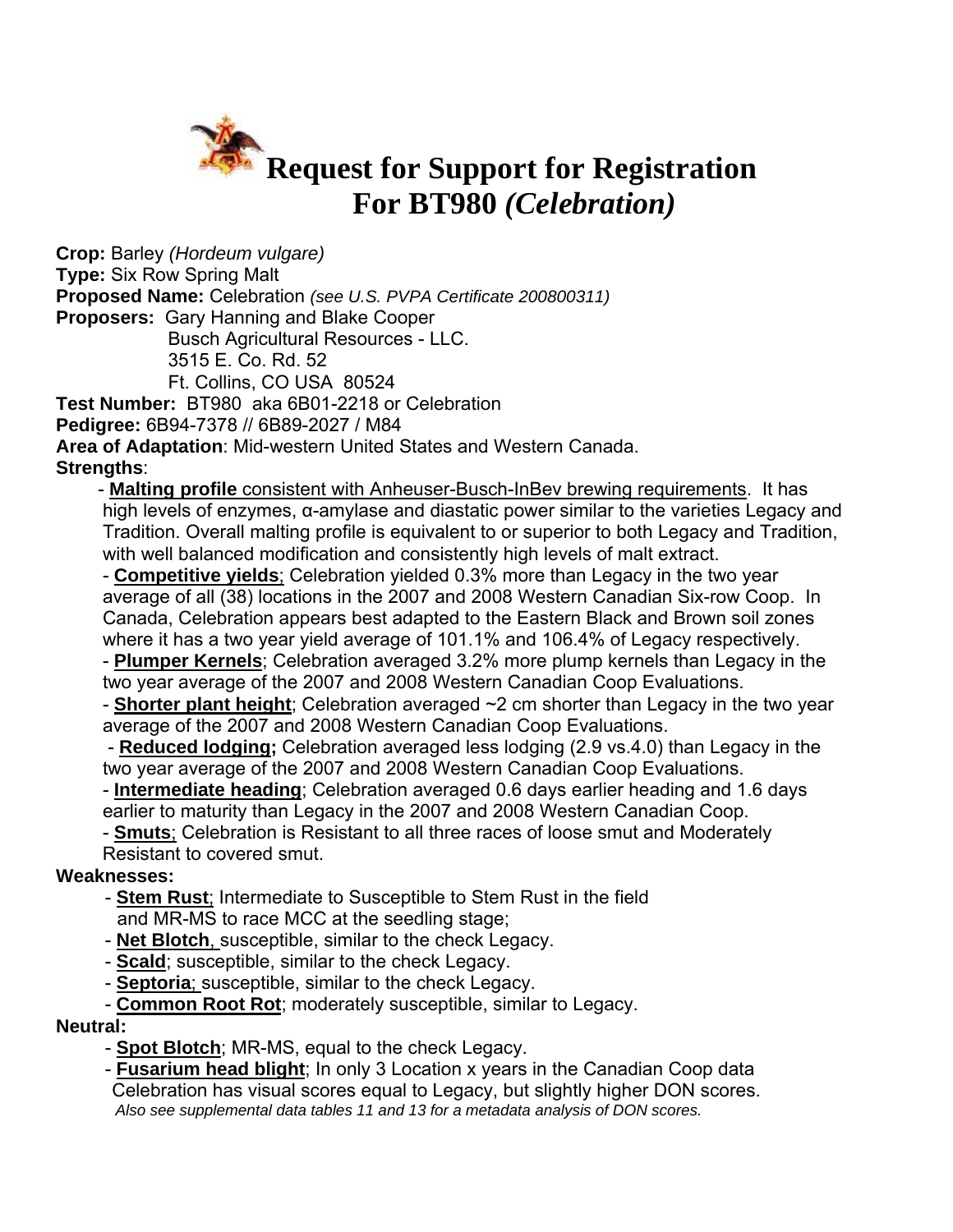**Description:** BT980 *(Celebration)* is a white aleurone, short rachilla haired six-rowed spring malting barley that is currently being evaluated in plant scale testing at Anheuser-Busch Inbev. The complete breeding history and extended pedigree of Celebration are shown in the section on additional information from the US PVPA application below. Based on the extended pedigree it is expected that Celebration has inherited  $\sim$  37.5% of its genes in common by descent from the variety Excel. Celebration is primarily adapted to the upper Midwest U.S. and western Canada.

| <b>Cultivar</b>      | E. Black<br>Soil Zone | <b>Brown</b><br><b>Soils</b> | W. Black<br><b>Soils</b> | Grey<br><b>Soils</b> | Grand<br><b>Mean</b> |
|----------------------|-----------------------|------------------------------|--------------------------|----------------------|----------------------|
|                      | (%)<br>Kq/Ha          | (%)<br>Kq/Ha                 | (% )<br>Kq/Ha            | (% )<br>Kg/Ha        | (%)<br>Kq/Ha         |
| Legacy (BT950)       | 5876 (100.0)          | 4870 (100.0)                 | 7656 (100.0)             | 4757 (100.0)         | 5844 (100.0)         |
| <b>CELEBRATION</b>   | 5943(101.1)           | 5183 (106.4)                 | 7423<br>(96.9)           | 4498 (94.6)          | 5863 (100.3)         |
| <b>Station Years</b> | 17                    | 9                            |                          | 5                    | 38                   |

**Table 1. Mean Grain Yield** (Kg / Ha) **for BT980** (Celebration) vs. **BT 950** (Legacy) Western Six-Row Cooperative Tests Two-year Summary (2007 - 2008).

Reference. *PGDC Barley and Oat Sub-Committee website... Western Co-operative Six-Row Barley Registration Report 2007 and 2008.* 

**Table 2. Mean Grain Yield** (Kg / Ha) **for BT980** (Celebration) vs. **BT 950** (Legacy) Western Six-Row Cooperative Tests (2007).

| <b>Cultivar</b>      | E. Black<br><b>Soil Zone</b> | <b>Brown</b><br><b>Soils</b> | W. Black<br><b>Soils</b> | Grey<br><b>Soils</b> | Grand<br><b>Mean</b> |  |  |  |
|----------------------|------------------------------|------------------------------|--------------------------|----------------------|----------------------|--|--|--|
|                      | (% )<br>Ka/Ha                | (%)<br>Kq/Ha                 | (%)<br>Kg/Ha             | (%)<br>Kq/Ha         | (% )<br>Kq/Ha        |  |  |  |
| Legacy (BT950)       | 5100 (100.0)                 | 4339 (100.0)                 | 7357 (100.0)             | 4547 (100.0)         | 5339 (100.0)         |  |  |  |
| <b>CELEBRATION</b>   | 5275 (103.4)                 | 4758 (109.7)                 | 7398 (100.6)             | 4453 (97.9)          | 5512 (103.2)         |  |  |  |
| <b>Station Years</b> | 8                            | 5                            | 3                        |                      | 18                   |  |  |  |

Reference. *PGDC Barley and Oat Sub-Committee website... Western Co-operative Six-Row Barley Registration Report 2008* 

**Table 3. Mean Grain Yield** (Kg / Ha) **for BT980** (Celebration) vs. **BT 950** (Legacy)

Western Six-Row Cooperative Tests (2008).

| <b>Cultivar</b>      | E. Black<br>Soil Zone | <b>Brown</b><br><b>Soils</b> | W. Black<br><b>Soils</b> | Grey<br><b>Soils</b> | Grand<br><b>Mean</b> |
|----------------------|-----------------------|------------------------------|--------------------------|----------------------|----------------------|
|                      | (%)<br>Kg/Ha          | (%)<br>Kq/Ha                 | (% )<br>Kq/Ha            | (% )<br>Kg/Ha        | (%)<br>Kq/Ha         |
| Legacy (BT950)       | 6566 (100.0)          | 5403 (100.0)                 | 7881 (100.0)             | 4897 (100.0)         | 6346 (100.0)         |
| <b>CELEBRATION</b>   | 6536 (99.6)           | 5609 (103.8)                 | (94.4)<br>7441           | 4528 (92.5)          | 6231 (98.2)          |
| <b>Station Years</b> | 9                     | 4                            | 4                        | 3                    | 20                   |

Reference. *PGDC Barley and Oat Sub-Committee website... Western Co-operative Six-Row Barley Registration Report 2008.*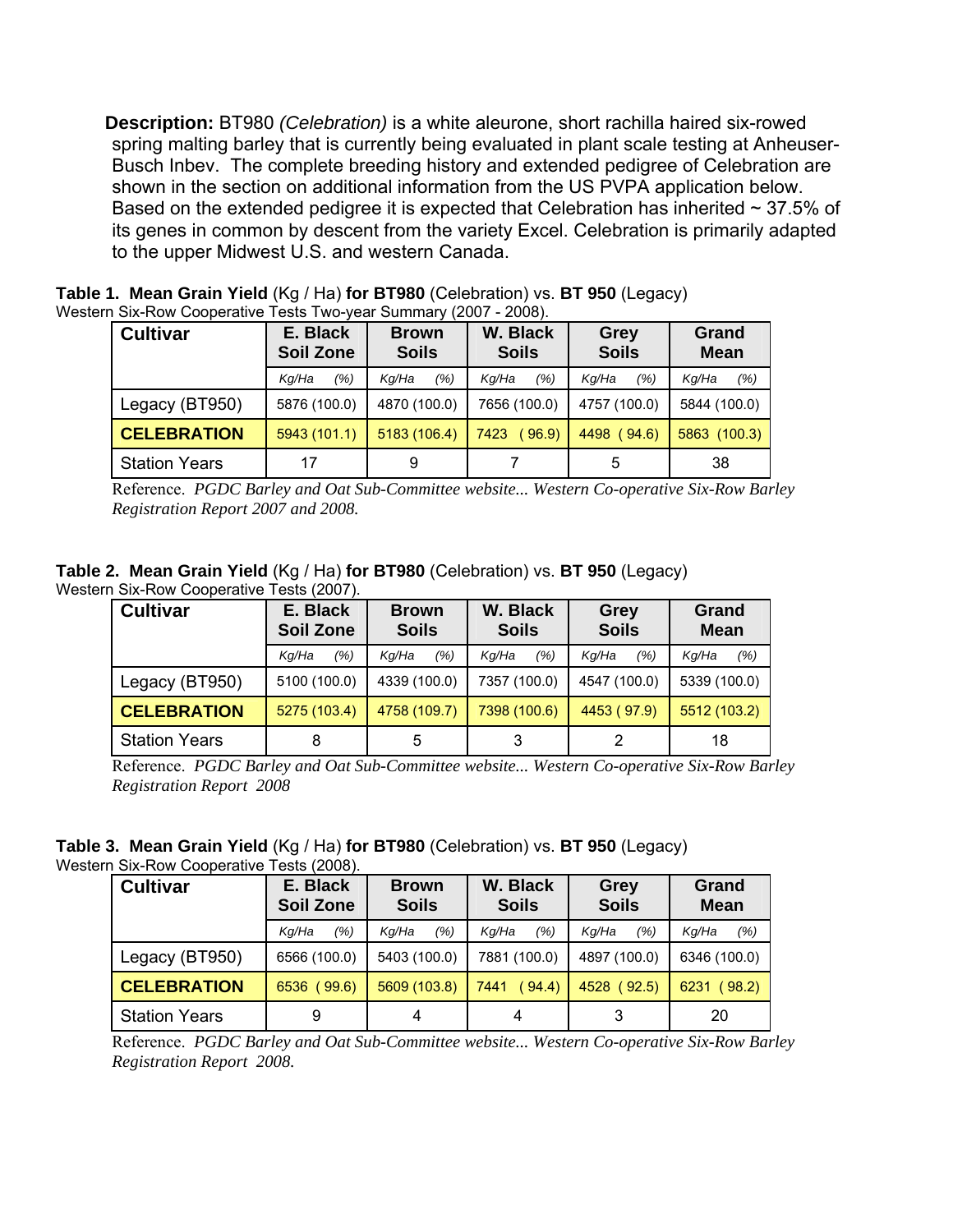| <b>Cultivar</b>      | <b>Days</b><br>to<br>Head | <b>Days</b><br>to<br><b>Mature</b> | Height<br>(cm) | Lodging<br><b>Score</b> | Test Wt.<br>(Kg/HL) | <b>TKW</b><br>(q / 1000) | $\frac{0}{0}$<br><b>Plump</b> |
|----------------------|---------------------------|------------------------------------|----------------|-------------------------|---------------------|--------------------------|-------------------------------|
| Legacy (BT950)       | 55.7                      | 90.1                               | 86.3           | 4.0                     | 61.4                | 38.4                     | 87.8                          |
| <b>CELEBRATION</b>   | 55.0                      | 88.5                               | 84.4           | 2.9                     | 62.2                | 38.4                     | 91.0                          |
| <b>Station Years</b> | 32                        | 31                                 | 36             | 10                      | 28                  | 27                       | 20                            |

**Table 4. Mean Agronomic Performance for BT980** (Celebration) vs. **BT 950** (Legacy) Western Six-Row Cooperative Tests Two-year Averages (2007 - 2008).

Reference. *PGDC Barley and Oat Sub-Committee website... Western Co-operative Six-Row Barley Registration Report 2007 and 2008.* 

**Table 5. Mean Agronomic Performance for BT980** (Celebration) vs. **BT 950** (Legacy) Western Six-Row Cooperative Tests (2007).

| <b>Cultivar</b>      | Height<br>Lodging<br><b>Days</b><br><b>Days</b><br><b>Score</b><br>(cm)<br>to<br>to<br>Head<br><b>Mature</b> |      | Test Wt.<br>(Kg/HL) | <b>TKW</b><br>(g / 1000) | $\frac{0}{2}$<br><b>Plump</b> |      |      |
|----------------------|--------------------------------------------------------------------------------------------------------------|------|---------------------|--------------------------|-------------------------------|------|------|
| Legacy (BT950)       | 55.2                                                                                                         | 88.1 | 88.0                | 4.9                      | 60.2                          | 36.0 | 82.3 |
| <b>CELEBRATION</b>   | 54.2                                                                                                         | 86.5 | 86.2                | 3.6                      | 60.8                          | 36.5 | 87.5 |
| <b>Station Years</b> | 15                                                                                                           | 14   | 19                  | 6                        | 15                            | 14   | 12   |

Reference. *PGDC Barley and Oat Sub-Committee website... Western Co-operative Six-Row Barley Registration Report 2007.* 

### **Table 6. Mean Agronomic Performance for BT980** (Celebration) vs. **BT 950** (Legacy)

Western Six-Row Cooperative Tests (2008).

| <b>Cultivar</b>      | <b>Days</b><br>to<br>Head | <b>Days</b><br>to<br><b>Mature</b> | <b>Height</b><br>(cm) | Lodging<br><b>Score</b> | Test Wt.<br>(Kg/HL) | <b>TKW</b><br>(g / 1000) | $\frac{0}{0}$<br><b>Plump</b> |
|----------------------|---------------------------|------------------------------------|-----------------------|-------------------------|---------------------|--------------------------|-------------------------------|
| Legacy (BT950)       | 56.1                      | 91.8                               | 84.4                  | 2.7                     | 63.4                | 40.5                     | 96.0                          |
| <b>CELEBRATION</b>   | 55.8                      | 90.2                               | 82.5                  | 1.9                     | 64.4                | 40.1                     | 96.2                          |
| <b>Station Years</b> | 18                        | 17                                 | 18                    | 4                       | 13                  | 13                       | 9                             |

Reference. *PGDC Barley and Oat Sub-Committee website... Western Co-operative Six-Row Barley Registration Report 2008.*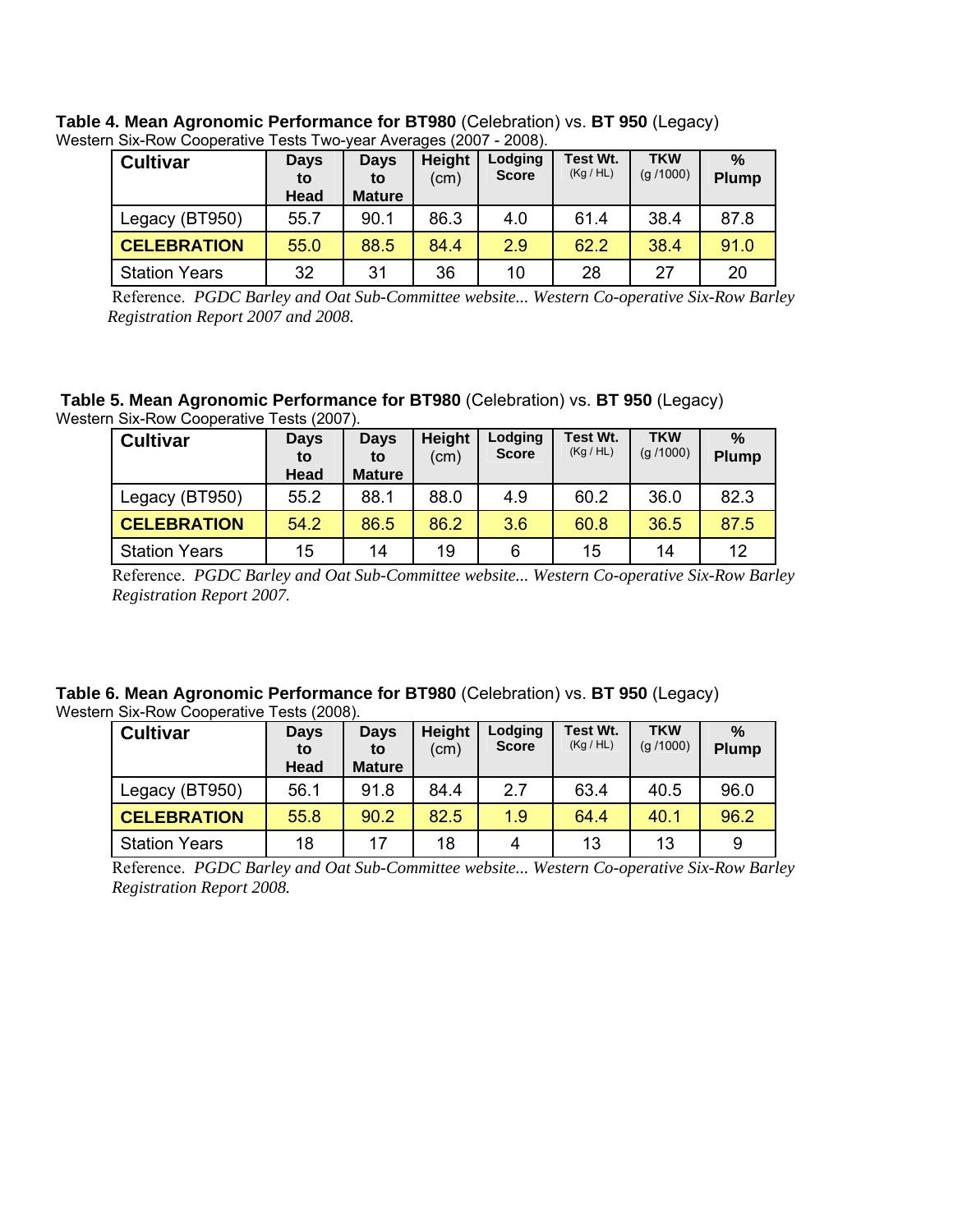| <b>Cultivar</b>      | Plump $%$ | <b>Protein</b><br>$\%$ | <b>Fine</b><br><b>Extract</b><br>$\%$ | Sol.<br><b>Protein</b><br>$\%$ | S/T<br>$\frac{0}{0}$ | <b>Diastatic</b><br><b>Power</b> | $\alpha$ -<br>amylase | $B-$<br>Glucan | Visc.<br>(cps) | <b>FAN</b><br>mq/L | Friab.<br>$\%$ |
|----------------------|-----------|------------------------|---------------------------------------|--------------------------------|----------------------|----------------------------------|-----------------------|----------------|----------------|--------------------|----------------|
| Legacy (BT950)       | 91.9      | 12.2                   | 78.8                                  | 5.54                           | 45.7                 | 156                              | 69.6                  | 299            | 1.52           | 183                | 81.5           |
| <b>CELEBRATION</b>   | 94.8      | 13.0                   | 79.2                                  | 5.36                           | 41.3                 | 163                              | 62.3                  | 153            | 1.45           | 190                | 85.9           |
| <b>Station Years</b> | 6         | 6                      | 6                                     | 6                              | 6                    | 6                                | 6                     | 6              | 6              | ◠<br>J             | 6              |

# **Table 6. Mean Malting Quality Performance for BT980** (Celebration) vs. **BT 950** (Legacy).

Reference. *PGDC Barley and Oat Sub-Committee website... Western Co-operative Six- Row Barley Registration Report 2007and 2008.* 

#### **Table 7. Mean Malting Quality Performance for BT980** (Celebration) vs. **BT 950** (Legacy).

| <b>Cultivar</b>      | Plump $%$ | <b>Protein</b><br>$\%$ | Fine<br><b>Extract</b><br>$\%$ | Sol.<br><b>Protein</b><br>% | S/T<br>$\%$ | <b>Diastatic</b><br><b>Power</b> | $\alpha$ -<br>amylase | ß–<br>Glucan | Visc.<br>(cps) | <b>FAN</b><br>mg/L | Friab.<br>$\%$ |
|----------------------|-----------|------------------------|--------------------------------|-----------------------------|-------------|----------------------------------|-----------------------|--------------|----------------|--------------------|----------------|
| Legacy (BT950)       | 85.1      | 12.1                   | 78.3                           | 5.93                        | 49.2        | 154                              | 71.4                  | 75           | 1.41           |                    | 96.4           |
| <b>CELEBRATION</b>   | 91.4      | 12.9                   | 78.7                           | 5.39                        | 41.7        | 155                              | 61.4                  | 73           | 1.41           | -                  | 98.0           |
| <b>Station Years</b> | 3         | 3                      | 3                              | 3                           | 3           | 3                                | 3                     | ◠            | 3              | ົ                  | 3              |

Reference. *PGDC Barley and Oat Sub-Committee website... Western Co-operative Six-Row Barley Registration Report 2007.* 

# **Table 8. Mean Malting Quality Performance for BT980** (Celebration) vs. **BT 950** (Legacy).

| Western Two-Row Cooperative Tests (2008) Mean of 3 Stations. |         |                        |                                       |                                |             |                                  |                       |              |                |                    |                |
|--------------------------------------------------------------|---------|------------------------|---------------------------------------|--------------------------------|-------------|----------------------------------|-----------------------|--------------|----------------|--------------------|----------------|
| <b>Cultivar</b>                                              | Plump % | <b>Protein</b><br>$\%$ | <b>Fine</b><br><b>Extract</b><br>$\%$ | Sol.<br><b>Protein</b><br>$\%$ | S/T<br>$\%$ | <b>Diastatic</b><br><b>Power</b> | $\alpha$ -<br>amylase | B-<br>Glucan | Visc.<br>(cps) | <b>FAN</b><br>mq/L | Friab.<br>$\%$ |
| Legacy (BT950)                                               | 98.6    | 12.2                   | 79.2                                  | 5.15                           | 42.1        | 158                              | 67.7                  | 522          | 1.63           | 183                | 66.5           |
| <b>CELEBRATION</b>                                           | 98.2    | 13.0                   | 79.7                                  | 5.33                           | 40.9        | 171                              | 63.2                  | 233          | 1.49           | 190                | 73.8           |
| <b>Station Years</b>                                         | 3       | 3                      | 3                                     | 3                              | 3           | ◠                                | 3                     | っ            | 2<br>J         | 3                  |                |

Reference. *PGDC Barley and Oat Sub-Committee website... Western Co-operative Six- Row Barley Registration Report 2008.* 

#### **Table 9. Mean Malting Quality Performance for BT980** (Celebration) vs. **BT 950** (Legacy).

| <b>Cultivar</b>      | Plump $%$ | <b>Barley</b><br><b>Protein</b><br>$\%$ | <b>Fine</b><br><b>Extract</b><br>$\%$ | Sol.<br><b>Protein</b><br>$\%$ | <b>Malt</b><br><b>Protein</b><br>$\%$ | S/T<br>$\%$ | <b>Diastati</b><br>C<br><b>Power</b> | $\alpha$ -<br>amylase | Glucan | Visc.<br>(cps) | Friab.<br>$\%$ |
|----------------------|-----------|-----------------------------------------|---------------------------------------|--------------------------------|---------------------------------------|-------------|--------------------------------------|-----------------------|--------|----------------|----------------|
| Legacy (BT950)       | 94.1      | 11.5                                    | 79.5                                  | 5.25                           | 11.4                                  | 46.9        | 163                                  | 62.3                  | 307    | .68            | 76.7           |
| <b>CELEBRATION</b>   | 95.2      | 11.9                                    | 79.8                                  | 5.19                           | 11.8                                  | 44.5        | 170                                  | 59.5                  | 252    | .62            | 75.7           |
| <b>Station Years</b> |           |                                         |                                       |                                |                                       |             |                                      |                       |        |                |                |

Reference. *Email from M. Brophy of 10 Feb, 2009*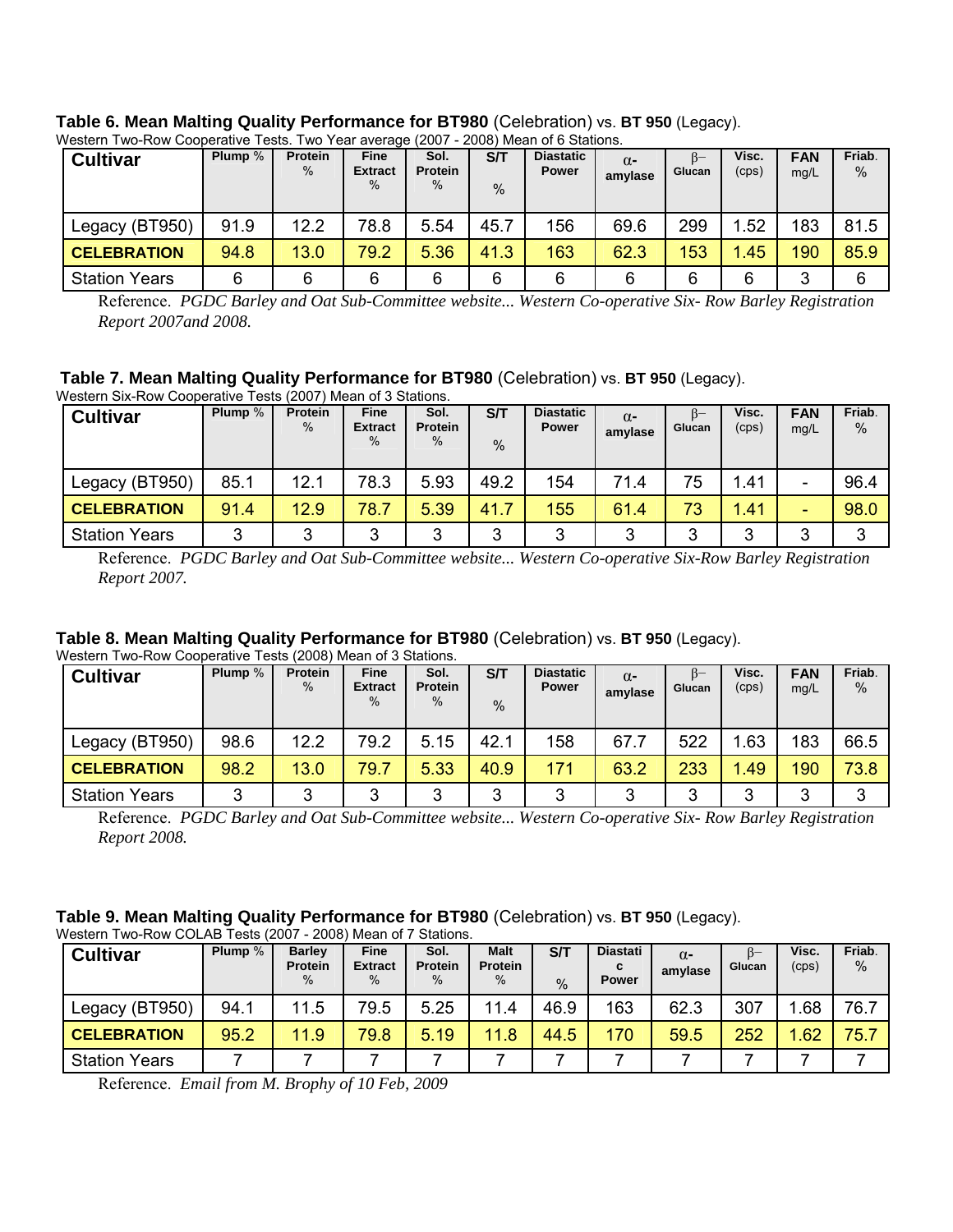| Line          | Year |     |                  | <b>Stem Rust</b> |                       |                |                  | Net Blotch       |                |       |                              |         | <b>Spot Blotch</b> |           |       |
|---------------|------|-----|------------------|------------------|-----------------------|----------------|------------------|------------------|----------------|-------|------------------------------|---------|--------------------|-----------|-------|
|               |      |     | Field            | MCC              |                       | S.net          |                  | Net form         |                |       | 1903                         |         |                    |           |       |
|               |      | Sev | Rxn              | Seed<br>ling     | Merit                 | wrs<br>857     | wrs<br>102       | wrs<br>858       | Bran.          | Merit | Seed<br>ling                 | Brandon | Melfort            | Saskatoon | Merit |
|               | 07   | 5   | $\boldsymbol{I}$ |                  |                       | $\mathfrak{Z}$ | 9                | 10               | $\overline{4}$ |       | $\overline{4}$               | 1.5     | 3.0                |           |       |
| <b>BT</b> 950 | 08   | 40  | MS               | $12-$            | $\boldsymbol{\theta}$ | $\mathfrak{Z}$ | S                | 9                |                | $0/-$ | $\overline{4}$               | 3.0     | 5.0                | 2.5       | $+$   |
|               |      |     |                  |                  |                       | MR             | $\boldsymbol{S}$ | $\boldsymbol{S}$ |                |       | <b>MRM</b><br>$\overline{S}$ | MR      | MR<br>MS           | MR        |       |
|               | 07   | 10  | $\boldsymbol{I}$ |                  |                       | $\mathfrak{Z}$ | 9                | 9                | $\mathfrak{Z}$ |       | $\overline{4}$               | 2.0     | 3.5                |           |       |
| <b>BT 980</b> | 08   | 60  | S                | $12-$            | $\boldsymbol{\theta}$ | $\overline{3}$ | 8                | 9                |                | $0/-$ | $\overline{4}$               | 3.0     | 6.0                | 3.0       | $+$   |
|               |      |     |                  | <b>MRMS</b>      |                       | MR             | $\boldsymbol{S}$ | $\overline{S}$   |                |       | <b>MRM</b><br>$\overline{S}$ | MR      | MR<br>MS           | MR        |       |
| Priority      |      |     |                  | 1                |                       | 1              |                  | $\boldsymbol{l}$ |                |       |                              |         |                    |           |       |

**Table 10a. Disease Reaction Summaries for BT980** (Celebration) vs. **BT 950** (Legacy). Western Two-Row Cooperative Tests (2008). *Report 2007 - 2008.* 

Reference. *PGDC Barley and Oat Sub-Committee website... Western Co-operative Six-Row Barley Registration Report 2008.* 

**Table 10b. Disease Reaction Summaries** *(continued)* **for BT980** (Celebration) vs. **BT 950** (Legacy). Western Two-Row Cooperative Tests (2008). *Report 2007 - 2008.* 

| Line          | Year |                          |           | Scald            |                  | Septoria         |                |                           | Fusarium |      |                          | <b>CRR</b> |                          |                  |                 | <b>Smuts</b>     |                                    |              |
|---------------|------|--------------------------|-----------|------------------|------------------|------------------|----------------|---------------------------|----------|------|--------------------------|------------|--------------------------|------------------|-----------------|------------------|------------------------------------|--------------|
|               |      |                          |           |                  |                  |                  |                | Sever.                    | DON ppm  |      |                          | $\%$       |                          |                  | <b>Ustilago</b> |                  |                                    |              |
|               |      | Edmont.                  | Lacombe   | wrs<br>1493      | Merit            | 692/<br>1998     | Merit          | <b>Brand</b><br><i>on</i> | Bran     | Port | Merit                    | Laco.      | Merit                    | nuda             | hordei          | $m\bar g n a$    | cover                              | Merit        |
|               | 07   | 1.5                      | 9.0       | $\boldsymbol{S}$ |                  |                  |                | 3.7                       | 3.9      |      |                          | 92         |                          | 29               | $\overline{4}$  | $\theta$         |                                    |              |
| <b>BT</b> 950 | 08   | $\overline{\phantom{a}}$ | 7.5       | $\boldsymbol{S}$ | $\blacksquare$   | S                | $\blacksquare$ | 4.5                       | 37.7     | 9.7  | $\blacksquare$           | 64         | $\blacksquare$           | 65               | 9               |                  | $\cal S$                           | $-1/0$       |
|               |      | MR                       | MS        | S                |                  | $\boldsymbol{S}$ |                |                           |          | MS   |                          | MS         |                          | MS               | $\cal R$        | $\overline{R}$   | S                                  |              |
|               | 07   | 4.0                      | 8.5       | <b>MS</b>        |                  |                  |                | 3.7                       | 4.6      |      |                          | 96         |                          | $\theta$         | $\theta$        | $\theta$         |                                    |              |
| <b>BT 980</b> | 08   | $\overline{\phantom{a}}$ | 7.5       | MS               | $\blacksquare$   | S                | $\blacksquare$ | 4.5                       | 48.2     | 6.2  | $\overline{\phantom{a}}$ | 64         | $\overline{\phantom{a}}$ | 9                | $\overline{4}$  |                  | M<br>$\overline{R}$                | $+$ /<br>$+$ |
|               |      | MR<br><b>MS</b>          | <b>MS</b> | <b>MS</b>        |                  | S                |                |                           |          | MS   |                          | <b>MS</b>  |                          | $\boldsymbol{R}$ | $\overline{R}$  | $\overline{R}$   | $\boldsymbol{M}$<br>$\overline{R}$ |              |
| Priority      |      |                          |           |                  | $\boldsymbol{l}$ |                  | $\overline{4}$ |                           |          |      | $\boldsymbol{l}$         |            | $\boldsymbol{l}$         | $\mathfrak{2}$   |                 | $\boldsymbol{l}$ |                                    |              |

Reference. *PGDC Barley and Oat Sub-Committee website... Western Co-operative Six-Row Barley Registration Report 2008.*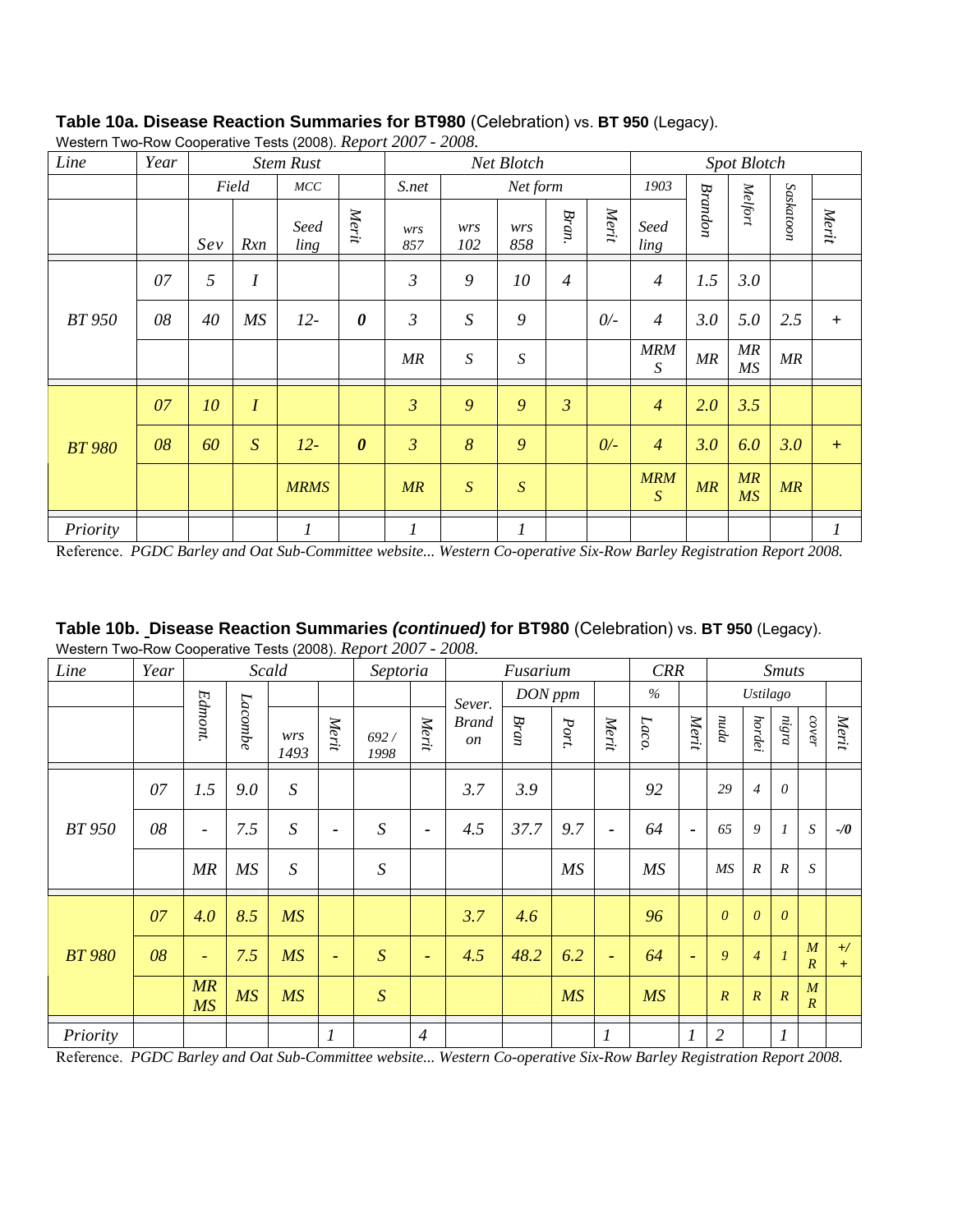#### **Table 11. Supplemental Agronomic and Pathology data for BT 980** *(Celebration)* **vs BT 950** *(Legacy)* **. All head-to-head paired data contained in BARMS database as of 01 Feb 2009**

|            |                     | Agronomic Traits |                         |               |                |                     |                      |        |              | <b>Pathology Traits</b> |              |                       |                          |          |         |            |
|------------|---------------------|------------------|-------------------------|---------------|----------------|---------------------|----------------------|--------|--------------|-------------------------|--------------|-----------------------|--------------------------|----------|---------|------------|
|            | <b>VARIETY</b>      |                  | <b>HEADING MATURITY</b> | <b>HEIGHT</b> | <b>LODGING</b> | <b>STRAW</b>        | <b>VISUAL</b>        | YIELD  | YIELD<br>Ka/ | Foliar                  | <b>SCALD</b> | Net-form              | <b>SPOT</b>              | Septoria | FHB RXN | <b>DON</b> |
|            |                     | DATE             | $(1-9)$                 | <b>CM</b>     | $(1-9)$        | <b>BREAK</b><br>AGE | PLOT<br><b>WORTH</b> | Bu/ac  | ha           | Disease<br>$(1-9)$      | $(1-9)$      | Net Blotch<br>$(1-9)$ | <b>BLOTCH</b><br>$(1-9)$ | $(1-9)$  | $(1-9)$ | ppm        |
|            |                     |                  |                         |               |                |                     |                      |        |              |                         |              |                       |                          |          |         |            |
| <b>CAN</b> | <b>BT 950</b>       | 179.7            | 2.8                     | 89.6          | 3.2            | 5.8                 | 4.9                  | 101.0  | 5428         | 4.0                     | 5.0          | 3.5                   | 2.8                      |          | 4.5     | 6.0        |
| <b>CAN</b> | <b>BT 980</b>       | 179.1            | 2.2                     | 86.2          | 2.8            | 4.0                 | 4.5                  | 101.5  | 5456         | 4.1                     | 5.2          | 3.4                   | 3.0                      |          | 4.6     | 4.2        |
| <b>CAN</b> | No. Observations    | 70               | 2                       | 79            | 23             | 2                   | 17                   | 90     | 90           | 15                      | 24           | 14                    | 14                       |          | 10      | 5          |
| CAN        | Prob. Paired t-test | 0.0000           | 0.5000                  | 0.0000        | 0.2418         | 0.0903              | 0.2058               | 0.6138 | 0.6138       | 0.2873                  | 0.4804       | 0.5463                | 0.7045                   |          | 0.9139  | 0.1364     |
| <b>USA</b> | <b>BT 950</b>       | 174.6            | 5.6                     | 89.0          | 3.0            | 3.2                 | 4.7                  | 94.4   | 5075         | 3.9                     | 6.6          | 3.9                   | 2.6                      | 5.3      | 3.5     | 4.6        |
| <b>USA</b> | <b>BT 980</b>       | 174.0            | 4.6                     | 85.5          | 3.0            | 3.1                 | 4.0                  | 98.0   | 5270         | 3.7                     | 5.6          | 2.6                   | 2.9                      | 4.3      | 4.4     | 3.9        |
| <b>USA</b> | No. Observations    | 87               | 40                      | 85            | 43             | 8                   | 43                   | 116    | 116          | 21                      | 9            | 17                    |                          | 5        | 15      | 29         |
| <b>USA</b> | Prob. Paired t-test | 0.0001           | 0.0000                  | 0.0000        | 0.9637         | 0.7702              | 0.0000               | 0.0001 | 0.0001       | 0.2395                  | 0.2981       | 0.0333                | 0.4764                   | 0.1254   | 0.0326  | 0.1851     |

*Canadian data includes all 2007 Coop data; but only limited 2008 Coop data. 1=short, early and best; 9= tall, late and worst*

**Table 12. Supplemental Malting Quality data for BT 980** *(Celebration)* **vs BT 950** *(Legacy)* **. All head-to-head paired data contained in BARMS database as of 01 Feb 2009** *Canadian data includes 2007 Coop data; but only limited 2008 Coop data.*

| <b>VARIETY</b> |                     | Grain Traits |             |        | <b>Protein Traits</b> |              |        |                                      | <b>Extract and Modification Traits</b> |        |                         |                             | Enzymes and Misc. Traits |        |               |        |           |                                    |             |            |
|----------------|---------------------|--------------|-------------|--------|-----------------------|--------------|--------|--------------------------------------|----------------------------------------|--------|-------------------------|-----------------------------|--------------------------|--------|---------------|--------|-----------|------------------------------------|-------------|------------|
|                |                     | PLUMP        | <b>MIDS</b> | THINS  | <b>BLIGHT</b>         | <b>GRAIN</b> | MALT   | <b>WORT</b>                          | S/T                                    | FAN    | PRED.<br><b>EXTRACT</b> | <b>FINE</b><br><b>GRIND</b> | COARSE<br><b>GRIND</b>   | F-C    | <b>BETA</b>   | AA     | <b>DP</b> | <b>VISC</b>                        | <b>TURB</b> | <b>RDF</b> |
|                |                     |              |             |        | (NIR)                 |              |        | <b>PROTEIN % PROTEIN % PROTEIN %</b> |                                        | ppm    | (NIR)                   | <b>EXTRACT</b>              | <b>EXTRACT</b>           | DIFF.  | <b>GLUCAN</b> |        |           | cP                                 |             |            |
| <b>CAN</b>     | <b>BT 950</b>       | 85.5         | 8.7         | 7.0    | 1.4                   | 12.4         | 12.0   | 5.6                                  | 46.6                                   | 243    | 77.9                    | 79.4                        | 79.4                     | 0.9    | 263           | 69.0   | 174       | 1.53                               | 3.2         |            |
| <b>CAN</b>     | <b>BT 980</b>       | 89.2         | 6.6         | 6.0    | 1.1                   | 12.9         | 12.2   | 5.5                                  | 44.4                                   | 234    | 77.3                    | 79.7                        | 80.0                     | 0.9    | 128           | 68.2   | 183       | 1.46                               | 3.5         |            |
| CAN            | No. Observations    | 57           | 9           | 25     | 13                    | 20           | 12     | 16                                   | 16                                     | 12     | 13                      | 17                          |                          |        | 16            |        | 17        | 9                                  | 10          |            |
| CAN            | Prob. Paired t-test | 0.0019       | 0.2759      | 0.3178 | 0.0192                | 0.0005       | 0.3304 | 0.3317                               | 0.0905                                 | 0.2706 | 0.0079                  | 0.1822                      | 0.3203                   | 0.9061 | 0.0022        | 0.8072 | : 0.0699  | $0.0702$ 0.4845                    |             |            |
| <b>USA</b>     | <b>BT 950</b>       | 84.          | 10.4        | 4.4    | 1.0                   | 12.7         | 12.7   | 6.1                                  | 48.8                                   | 251    | 77.8                    | 79.5                        | 78.6                     | 1.0    | 190           | 79.7   | 191       | 1.43                               | 5.1         | 70.4       |
| <b>USA</b>     | <b>BT 980</b>       | 88.1         | 8.1         | 3.0    | 0.4                   | 13.3         | 13.0   | 6.0                                  | 46.5                                   | 240    | 77.1                    | 79.8                        | 78.7                     | 0.9    | 85            | 74.8   | 197       | 1.42                               | 5.3         | 70.4       |
| <b>USA</b>     | No. Observations    | 60           | 49          | 56     | 57                    | 70           | 47     | 51                                   | 51                                     | 43     | 54                      | 51                          | 13                       | 18     | 47            | 51     | 51        | 18                                 | 51          | 6          |
| <b>USA</b>     | Prob. Paired t-test | 0.0000       | 0.0000      | 0.0007 | 0.0000                | 0.0000       | 0.0517 | 0.1757                               | 0.0029                                 | 0.0021 | 0.0000                  | 0.0153                      | 0.3865                   | 0.2567 | 0.0000        |        |           | 0.0000 0.0644 0.0276 0.6083 0.8182 |             |            |

#### **Table 13. Supplemental Metadata Analysis of Several Six-Row Malting Varieties Relative to the common Check variety Robust.**

*Courtesy Dr. Kevin Smith University of Minnesota. Barley Improvement Conference, San Diego, CA, January 2009.* 

|                | Yield  | % Grain        | <b>DON</b> | % Malt         |
|----------------|--------|----------------|------------|----------------|
| <b>Variety</b> | (bu/A) | <b>Protein</b> | (ppm)      | <b>Extract</b> |
| <b>Robust</b>  | 80.0   | 13.0           | 2.0        | 79.0           |
| Lacey          | 88.2   | 12.7           | 2.2        | 79.4           |
| Tradition      | 88.9   | 12.7           | 2.5        | 79.4           |
| Stellar-ND     | 86.1   | 12.4           | 2.4        | 79.6           |
| Rasmusson      | 91.5   | 12.2           | 2.5        | 80.2           |
| Celebration    | 90.1   | 13.0           | 1.4        | 79.7           |
| M122           | 88.6   | 12.5           | 1.2        | 79.4           |
| <b>ND20448</b> | 82.3   | 12.5           | 1.4        | 79.1           |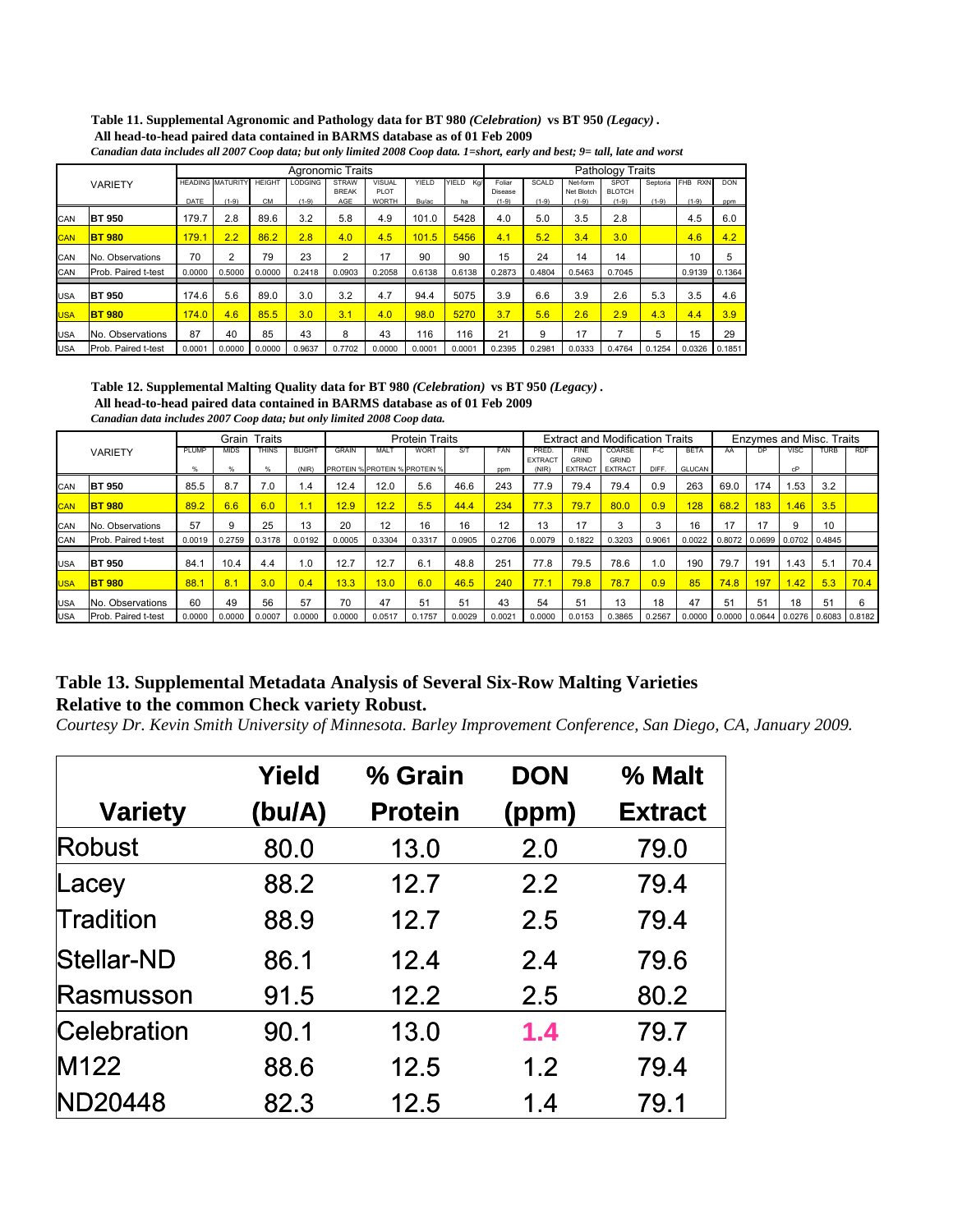#### **EXHIBIT A**

#### **ORIGIN AND BREEDING HISTORY OF CELEBRATION (6B01-2218)**

#### **PEDIGREE: B7378 // B2027 / M84 Date of Cross: 1998**

**BREEDING HISTORY:** The line 6B01-2218 was derived from the three-way cross (C98-2052) made in fall of 1998 in Ft. Collins, CO between 6B94-7378 as female and the F1 hybrid (C96-2292) used as male. The female parent (6B94-7378) is a BARI breeding line with a pedigree of 6B86-3131 / Excel. The male parent (C96-2292) is from a cross between the released line B2027 and M84 from the University of Minnesota. *Based on the extended pedigree of 6B01-2218, which is shown below, it is expected that 6B01-2218 has inherited ~ 37.5% of its genes by descent from the variety Excel.*

| BONANZA // NORDIC / NDB130<br>MOREX // M74-10 / 6B76-140 | SM81268 / S7355                                            |
|----------------------------------------------------------|------------------------------------------------------------|
|                                                          |                                                            |
| AZURE / 6B82-2618                                        | $BT 462 / M53 = (Excel sib)$                               |
|                                                          |                                                            |
| 6B86-3131 / EXCEL                                        | B89-2027 / M84 = ( <i>Cheri</i> /M66 // Excel /3/ Stander) |
|                                                          |                                                            |
|                                                          | 6B94-7378<br>$(C96-2292)$                                  |
|                                                          |                                                            |
|                                                          | <b>Celebration, aka (6B01-2218, BT980)</b>                 |

The  $F_1$  generation of Celebration was increased in the greenhouse in the fall/winter of 1998/99 and subsequently planted as an  $F_2$  population in Moorhead, MN in 1999. The  $F_3$  generation was grown as a single seed descent (SSD cycle of  $\sim$  98 seed) in the greenhouse in the fall of 1999 and returned to Langdon, ND in 2000 as ninety-five (95) individual  $F_4$  rows. Row #4660 was 1 of 7 such rows selected from this cross on the basis of visual appearance and whole grain NIR scores for protein, predicted extract, blight, etc. and increased as an  $F_5$  plot (AZ 0343) in a counter-season nursery in Yuma, AZ during the fall/winter of 2000/01. The designation 6B01-2218 was assigned to this experimental line and subsequently tested in replicated yield trials, mostly in North Dakota from 2001–2005. 6B01-2218 was entered in regional trials (MVT and WRSBN) in 2003- 2005. In 2004,  $\sim$  250 heads were selected from a pure seed plot at the  $F_{5:10}$  stage (03FC-PS source) and  $\sim$  185 were planted in Ft. Collins as head-rows in 2005, with 64 being selected and harvested on visual uniformity. Sixty of these were grown as  $F_{11:12}$ progeny plots at Ft. Collins in 2006. Eighteen plots were selected on visual uniformity and planted separately as strips in Ft Collins in the summer of 2007. Thirteen of the 18 strips were selected, uniform and true to type. The uniform plots were bulked together, at harvest, to create breeders seed with a 1.0+ acre increase in Arizona during the fall/winter of 2007/2008. The experimental line name was formally changed to the varietal release name of **Celebration** in 2008. Celebration has been uniform and stable from F9 through F12. Less than .05% of the plants were rogued from fields in 2008. Approximately 95% of the rogued plants were 2 to 4 centimeters taller than Celebration. Less than .05% total variant plants may be encountered in subsequent generations. This will provide adequate seed for 20+ acres of Foundation in 2008 and drive subsequent plant scale evaluations as early as the 2009 and 2010 crop years. Certified seed should be produced in 2010.